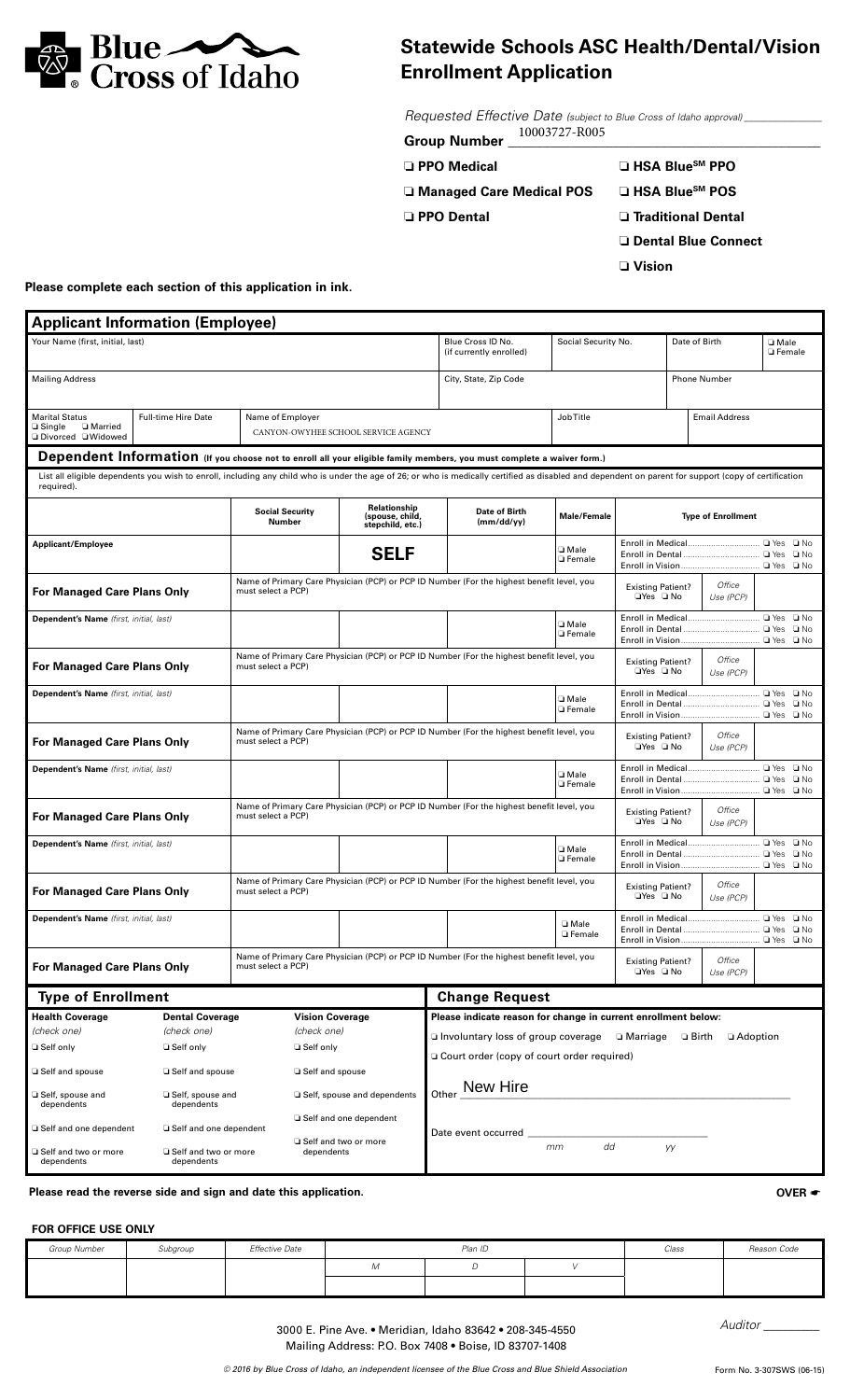| Health Statement (Complete this health statement if you apply for coverage for yourself or a family member after the original eligibility period.)                                                                                                                                                                                                                              |                                                                                        |                                        |                      |                              |                                                                      |                      |
|---------------------------------------------------------------------------------------------------------------------------------------------------------------------------------------------------------------------------------------------------------------------------------------------------------------------------------------------------------------------------------|----------------------------------------------------------------------------------------|----------------------------------------|----------------------|------------------------------|----------------------------------------------------------------------|----------------------|
| 1. Have you or any family member listed on this application ever been advised to have any surgical operation(s) that you or any family member have<br>not yet had?<br>$\Box$ Yes $\Box$ No                                                                                                                                                                                      |                                                                                        |                                        |                      |                              |                                                                      |                      |
| 2. Do you or any family member listed on this application suffer from any chronic or recurring ailments, illnesses or other departures from good<br>health, regardless of whether a physician or other health care professional has been consulted?<br>$\Box$ Yes $\Box$ No                                                                                                     |                                                                                        |                                        |                      |                              |                                                                      |                      |
| 3. During the past 12 months, have you or any family member listed on this application received a prescription for medication from a physician or<br>taken any prescribed medication?<br>$\Box$ Yes $\Box$ No                                                                                                                                                                   |                                                                                        |                                        |                      |                              |                                                                      |                      |
| 4. Are you or any family member listed on this application now pregnant?<br>$\Box$ Yes $\Box$ No If pregnant, what is the anticipated delivery date? $\Box$                                                                                                                                                                                                                     |                                                                                        |                                        |                      |                              |                                                                      |                      |
| 5. Have you or any family member listed on this application ever been refused or issued restricted health insurance coverage?<br>□ Yes □ No                                                                                                                                                                                                                                     |                                                                                        |                                        |                      |                              |                                                                      |                      |
| 6. Have you or any family member listed on this application been hospitalized during the last 5 years?<br>$\Box$ Yes $\Box$ No                                                                                                                                                                                                                                                  |                                                                                        |                                        |                      |                              |                                                                      |                      |
| 7. Within the past two years, have you or any member of your family been treated for back/joint disorder?<br>$\Box$ Yes $\Box$ No                                                                                                                                                                                                                                               |                                                                                        |                                        |                      |                              |                                                                      |                      |
| 8. Have you or any family member listed on this application ever had, been told he or she had, been counseled or treated for any of the following:<br>alcohol/drug use or abuse, cancer, heart problem/disorder, diabetes, digestive disorder, immune disorder, renal/kidney disease, strokes, mental<br>or nervous disorders or respiratory disorders?<br>$\Box$ Yes $\Box$ No |                                                                                        |                                        |                      |                              |                                                                      |                      |
| If you checked YES to any question above, please provide details below (please use extra paper if necessary):                                                                                                                                                                                                                                                                   |                                                                                        |                                        |                      |                              |                                                                      |                      |
| Item<br>Person Affected<br>No.                                                                                                                                                                                                                                                                                                                                                  | Name of Disease, Symptom<br>Mo.<br>or Condition -<br>Year<br>Include Type of Treatment | Name of Hospital and<br>Number of Days | Date Last<br>Treated | Was<br>Recovery<br>Complete? | Drugs - Include<br>Type or Name,<br>Dosage, Strength<br>and Duration | Name of<br>Physician |
|                                                                                                                                                                                                                                                                                                                                                                                 |                                                                                        |                                        |                      |                              |                                                                      |                      |
|                                                                                                                                                                                                                                                                                                                                                                                 |                                                                                        |                                        |                      |                              |                                                                      |                      |
|                                                                                                                                                                                                                                                                                                                                                                                 |                                                                                        |                                        |                      |                              |                                                                      |                      |
|                                                                                                                                                                                                                                                                                                                                                                                 |                                                                                        |                                        |                      |                              |                                                                      |                      |
| 9. Has any person listed on this application used a tobacco product on average four or more times a week within no longer than the past six months<br>(anyone age 18 or older)? $\Box$ No $\Box$ Yes If yes, list names below:                                                                                                                                                  |                                                                                        |                                        |                      |                              |                                                                      |                      |

## **Current/Prior Coverage (For Coordination of Benefits, please complete the section below. Use extra paper if necessary).**

| Do you or any of your family members have other medical and/or dental coverage? □ Yes □ No |  |
|--------------------------------------------------------------------------------------------|--|
|--------------------------------------------------------------------------------------------|--|

Coordinating your benefits could reduce the amount you owe a provider. For proper coordination of benefits please complete the section below. If coverage is provided for a dependent from a previous marriage or relationship, please attach a copy of the court documentation that shows who is responsible for the dependent(s)' health care coverage so that the carrier can determine whose coverage is primary. Use extra paper if necessary.

| Other Carrier Information:<br>Carrier Name, Policy Number,<br>Phone Number | Policyholder Name | Names of Covered Members:<br>Self and Dependent(s) | Coverage<br><b>Start Date</b><br>(mm/dd/yy) | Coverage<br><b>End Date</b><br>$\frac{m}{d}$ | Type of<br>Coverage   | Will this<br>coverage<br>continue? |
|----------------------------------------------------------------------------|-------------------|----------------------------------------------------|---------------------------------------------|----------------------------------------------|-----------------------|------------------------------------|
|                                                                            |                   |                                                    |                                             |                                              | □ Medical<br>□ Dental | $\Box$ Yes<br>$\square$ No         |
|                                                                            |                   |                                                    |                                             |                                              | □ Medical<br>□ Dental | $\Box$ Yes<br>$\square$ No         |
|                                                                            |                   |                                                    |                                             |                                              | □ Medical<br>□ Dental | $\Box$ Yes<br>$\square$ No         |
|                                                                            |                   |                                                    |                                             |                                              | □ Medical<br>□ Dental | $\Box$ Yes<br>$\square$ No         |
|                                                                            |                   |                                                    |                                             |                                              | □ Medical<br>□ Dental | $\Box$ Yes<br>$\square$ No         |

3000 E. Pine Ave. • Meridian, Idaho 83642 • 208-345-4550 Mailing Address: P.O. Box 7408 • Boise, ID 83707-1408